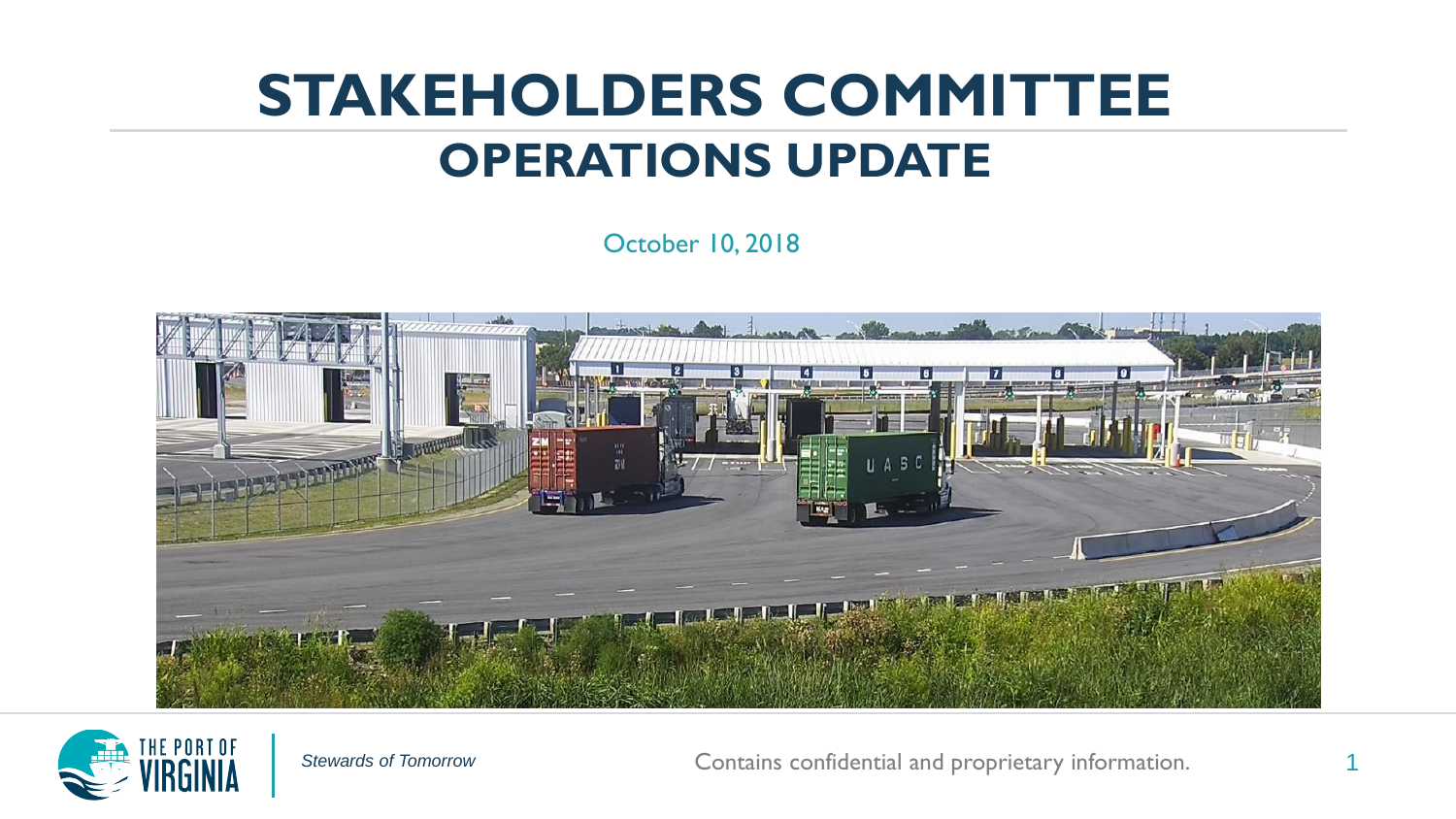#### **AGENDA**

- Truck Reservation System (TRS)
- HRCP Chassis Fleet
- Project Cargo
- Reefer Capacity

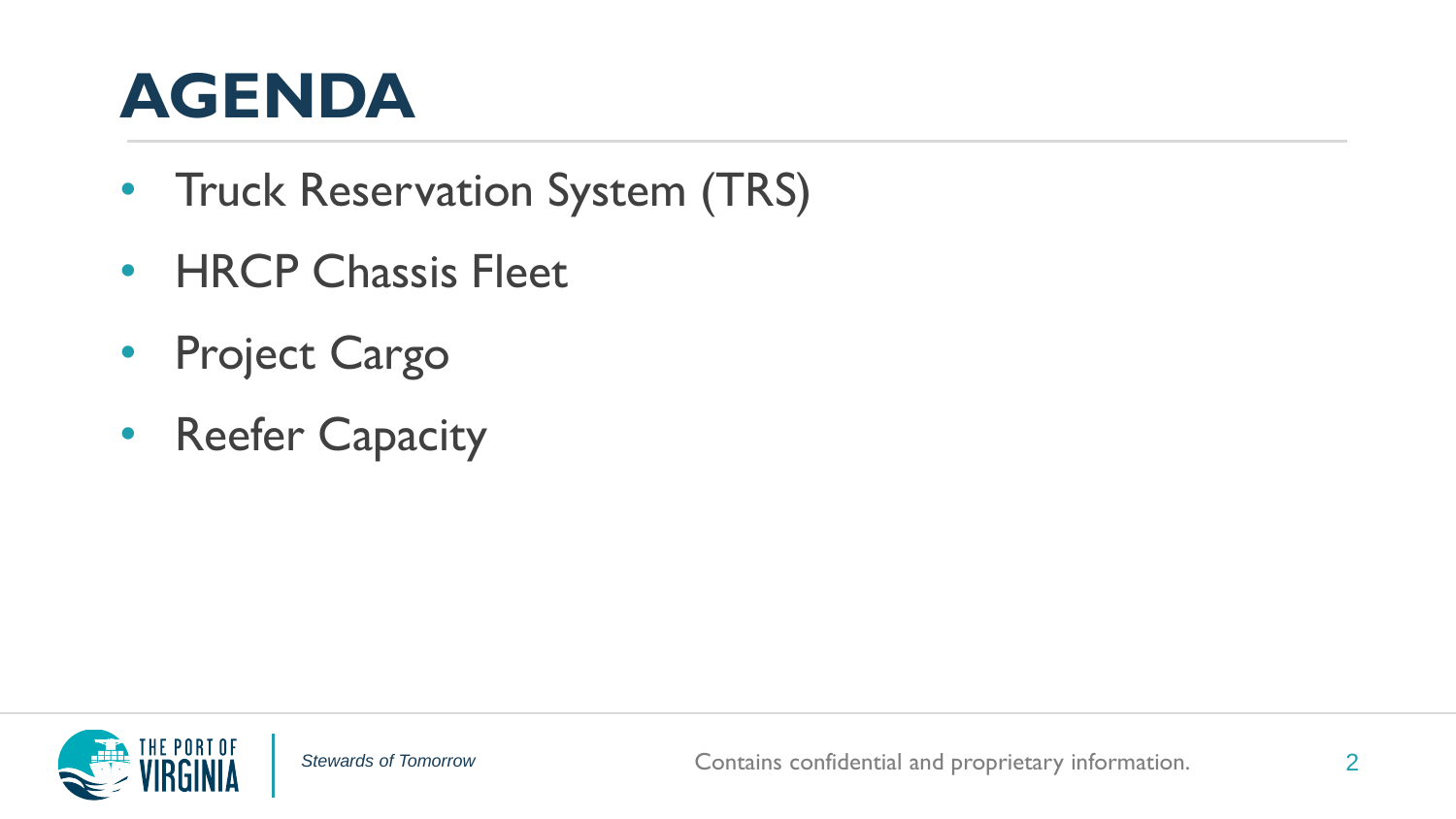### **TRS ENHANCEMENTS**

- Two Day Empty Return Matrix Posting
- Generic Empty Container Return
	- Effective last week at VIG
	- NIT projected for mid-October
- Additional TRS Team members



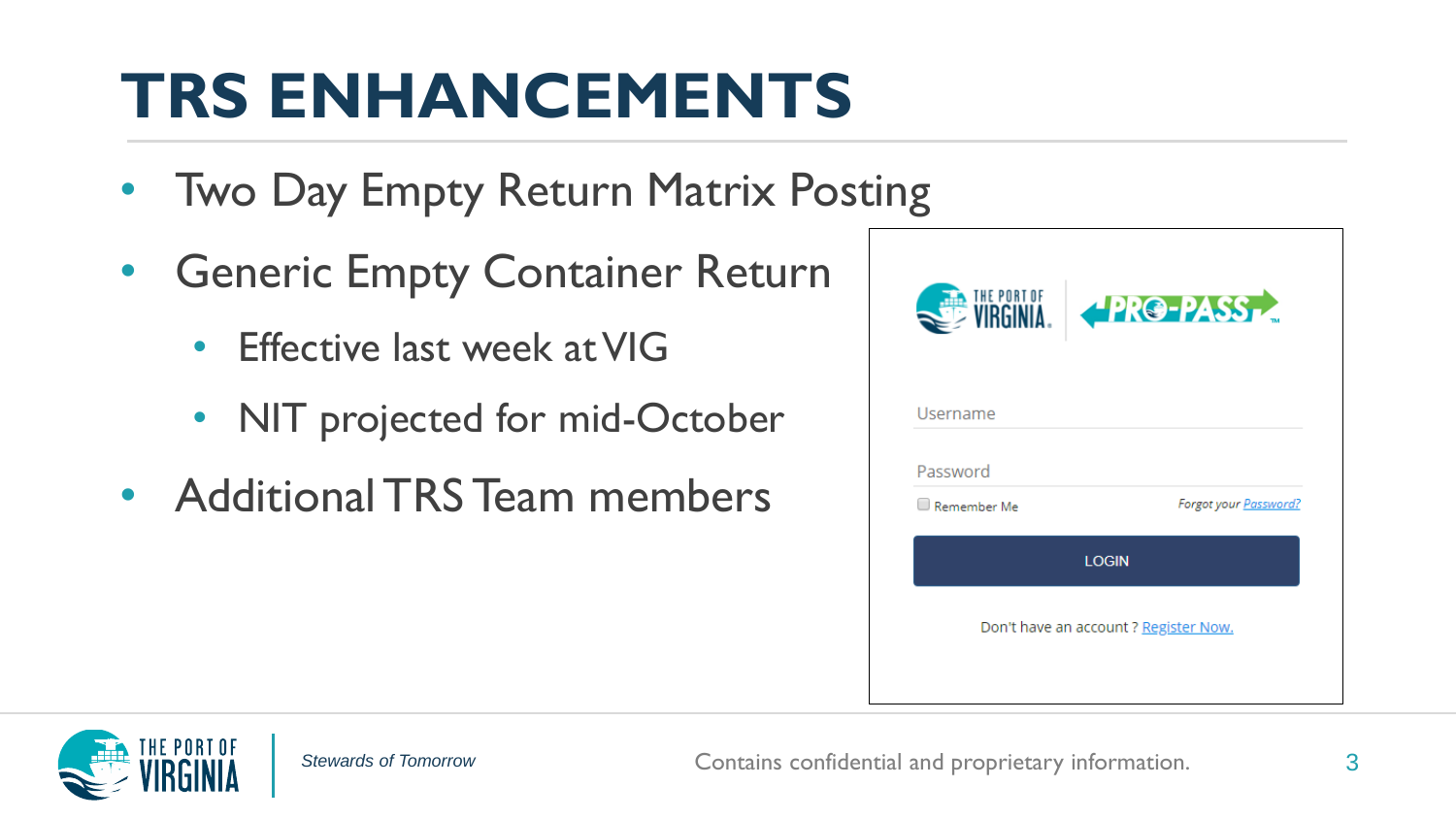# **TRS MANDATORY HOURS**

#### • Current

**NIT** 0500 – 1100 Mon-Fri

0700 – 1200 Sat (fully TRS)

**VIG** 0200 – 0800 Mon-Fri

0700 – 1200 Sat (fully TRS)

• Future

Expanded TRS mandatory hours effective 10/18/18 **VIG** 0200 – 1000 Mon-Fri

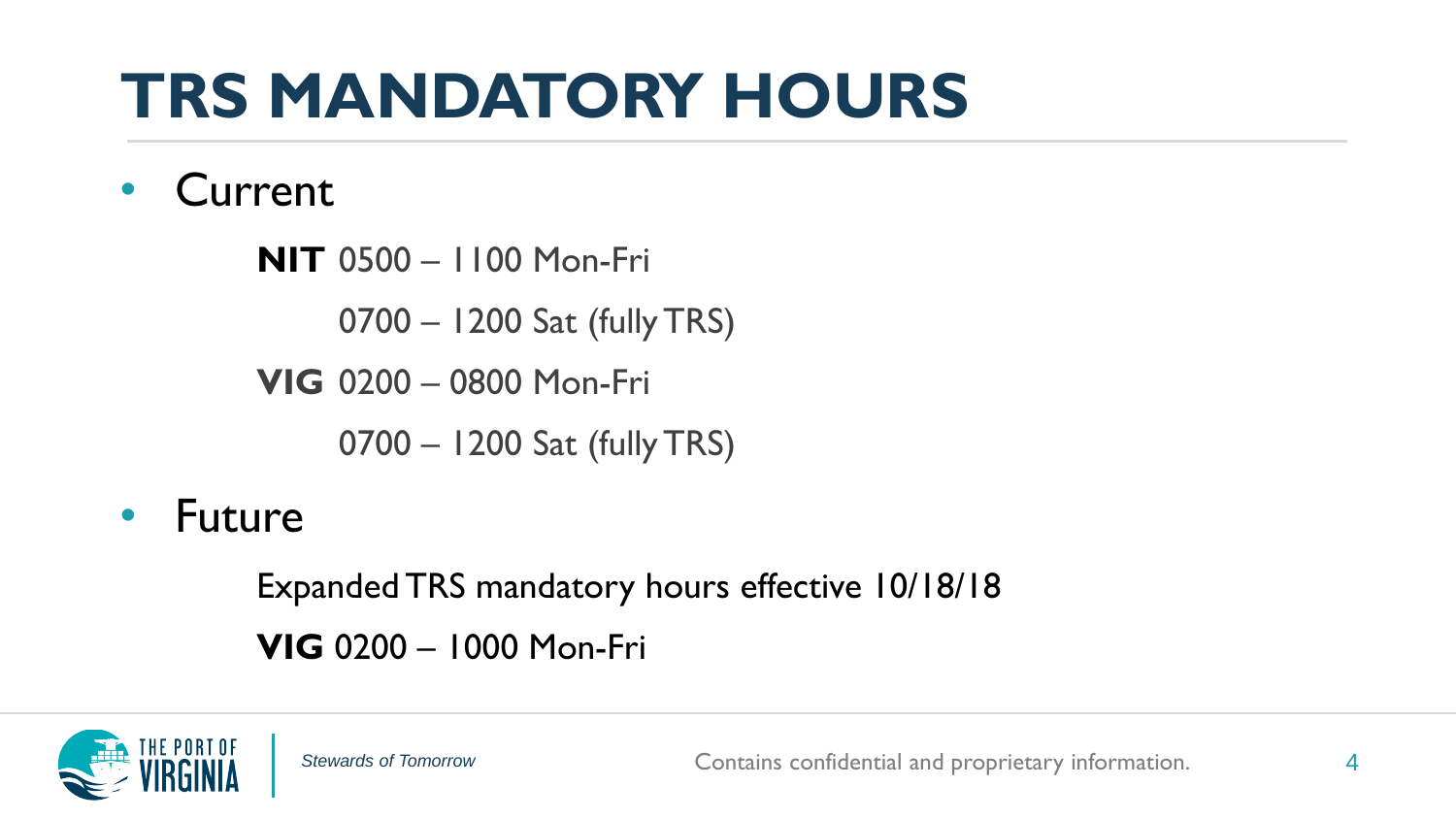#### **TURN TIMES – NIT TRS IMPACT**



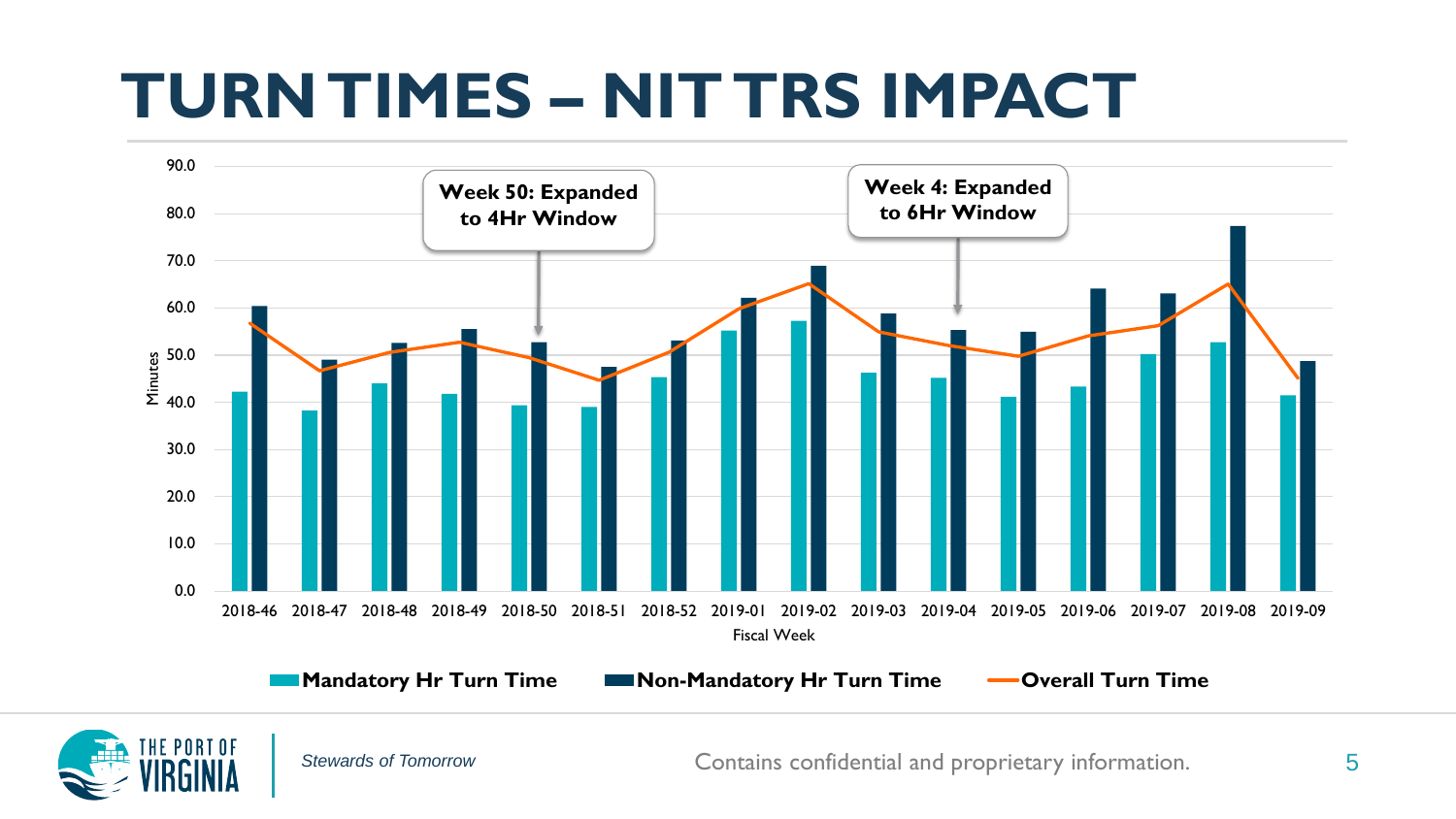#### **TURN TIMES –VIG TRS IMPACT**



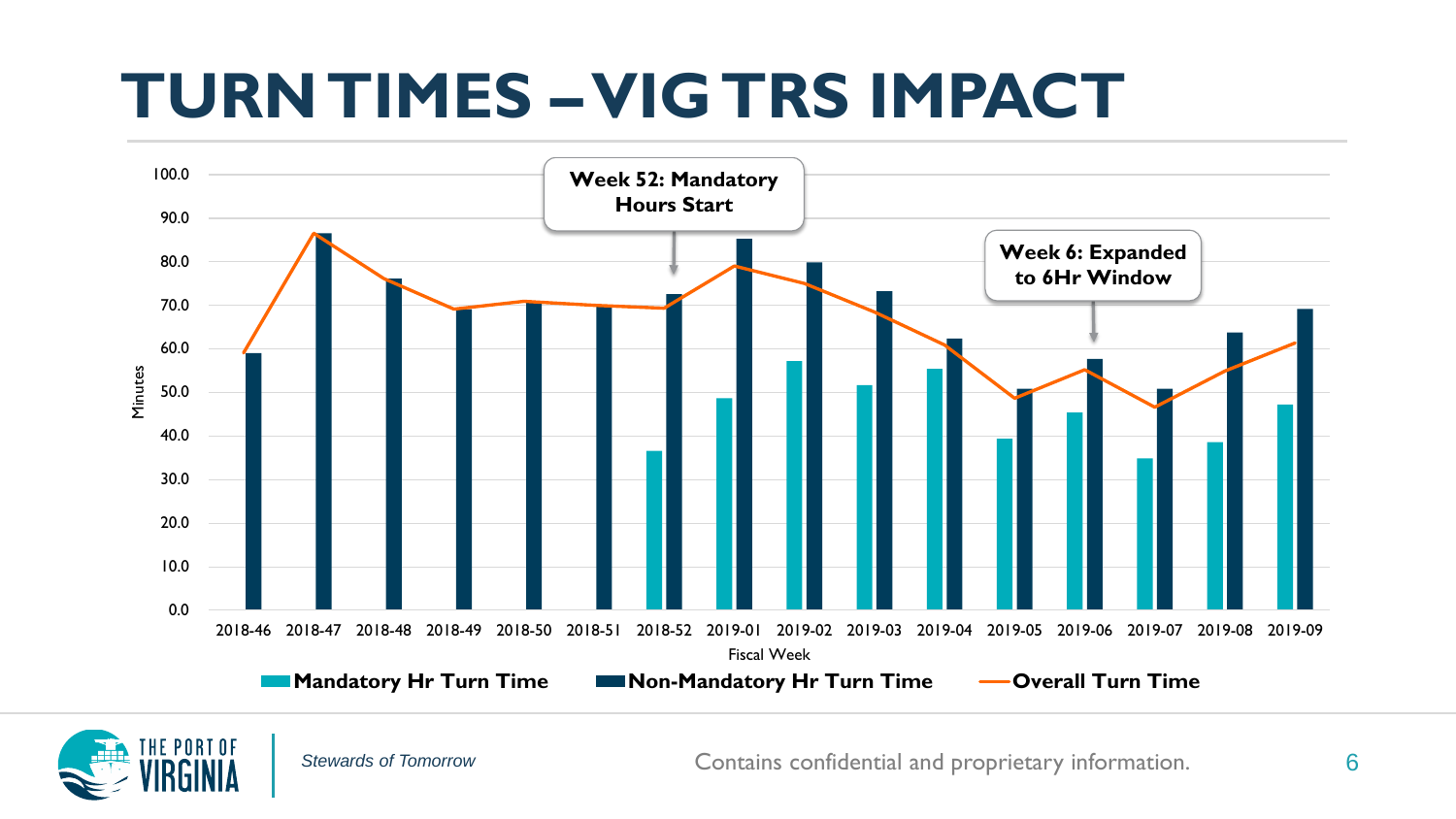#### **WEEKLY METRICS**







POV Weekly Transactions by Terminal and Hour



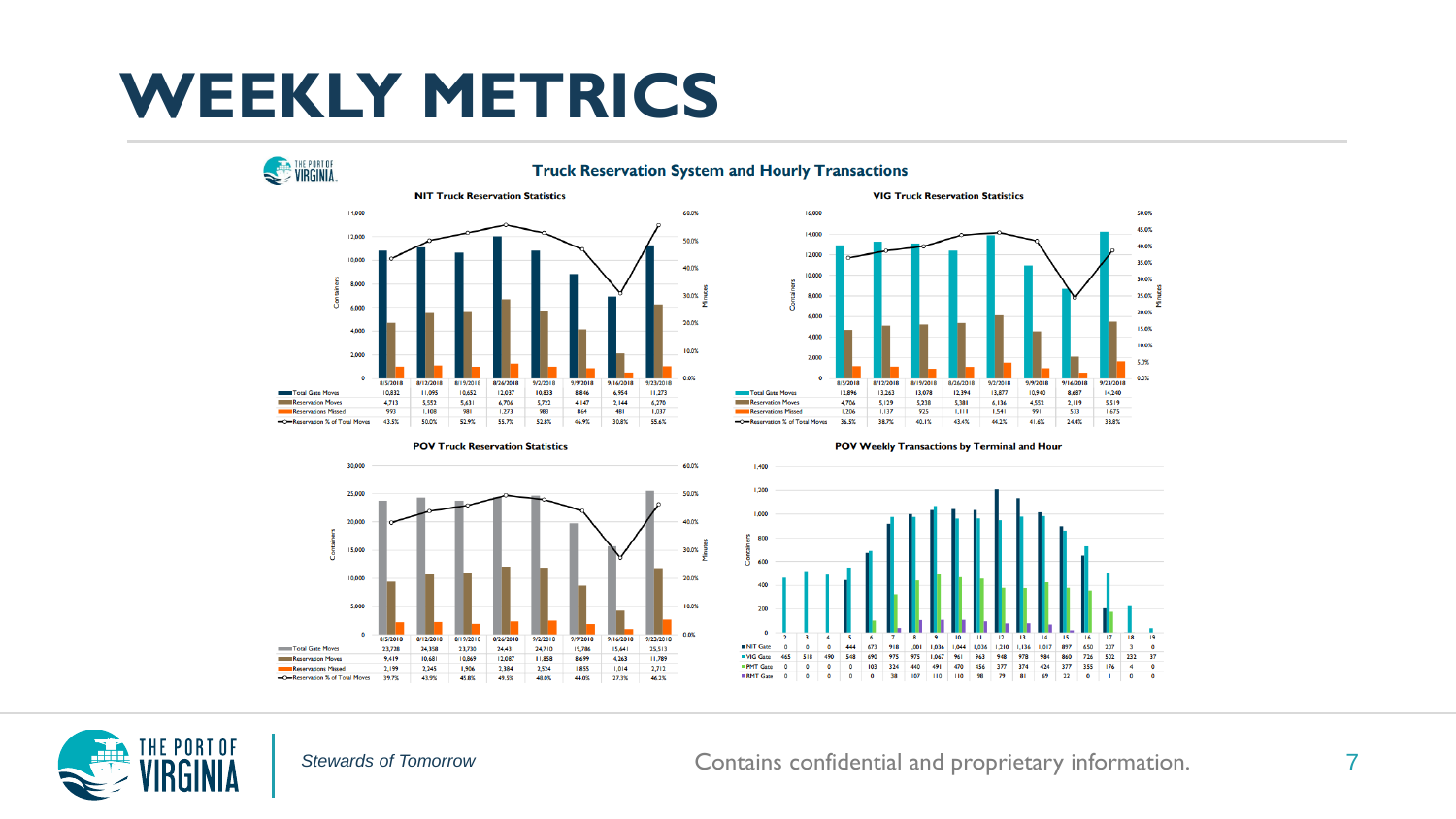# **HRCP Update**



- Chassis Fleet size 17,109 chassis
	- Utilization at 87%
	- Tri-axle Utilization at 45%
	- OOS at 6.5%
- Recent induction  $-1,000$  chassis
- Future induction 1,000 chassis
- Fleet upgrade
- Offsite chassis yards

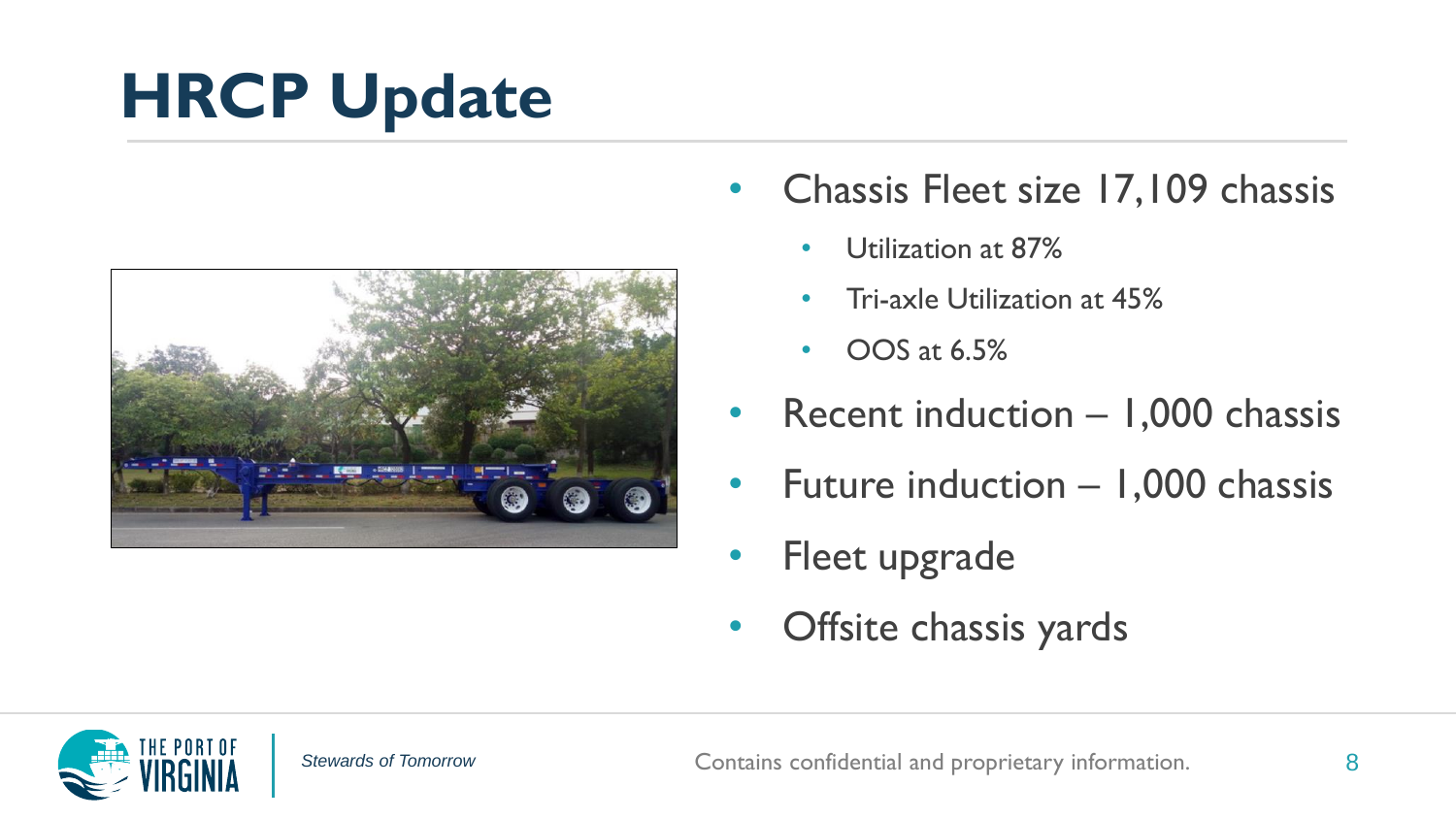### **PROJECT CARGO**



- NNMT and PMT
	- Lay Berth Opportunity
	- Stevedoring
	- Pasek Super Sack Business
	- GM Automotive Bid
	- CMI Crane
	- Container Volume Transition

• RMT

- Nucor Steel Coils
- Scoular Expansion

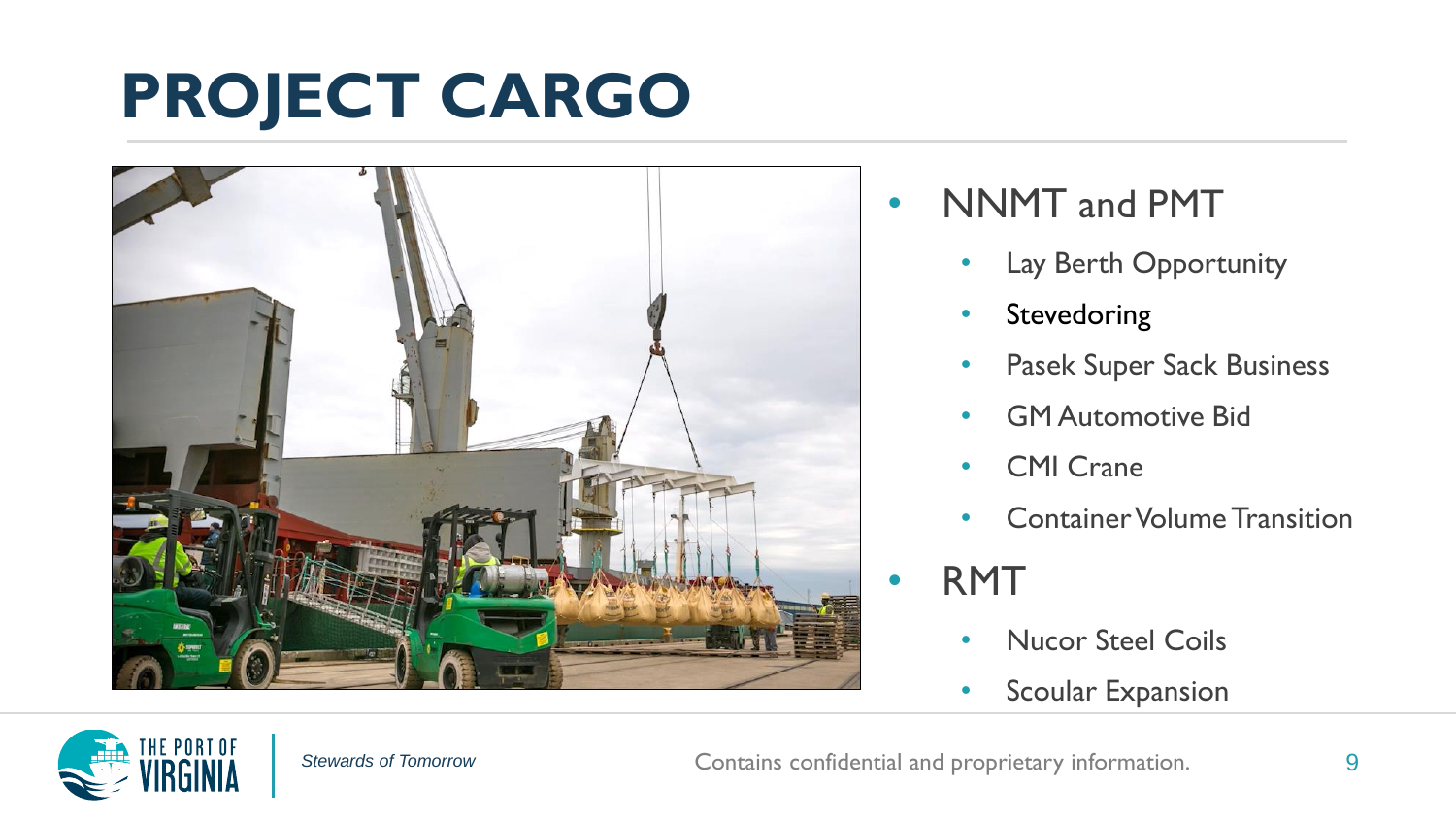#### **INCREASED REEFER CAPACITY**



- Investment in Reefer Racks
	- New Stack Builds
	- Retrofit of Existing VIG Stacks
- Volume Growth Opportunities
- Barge Reefer Genset